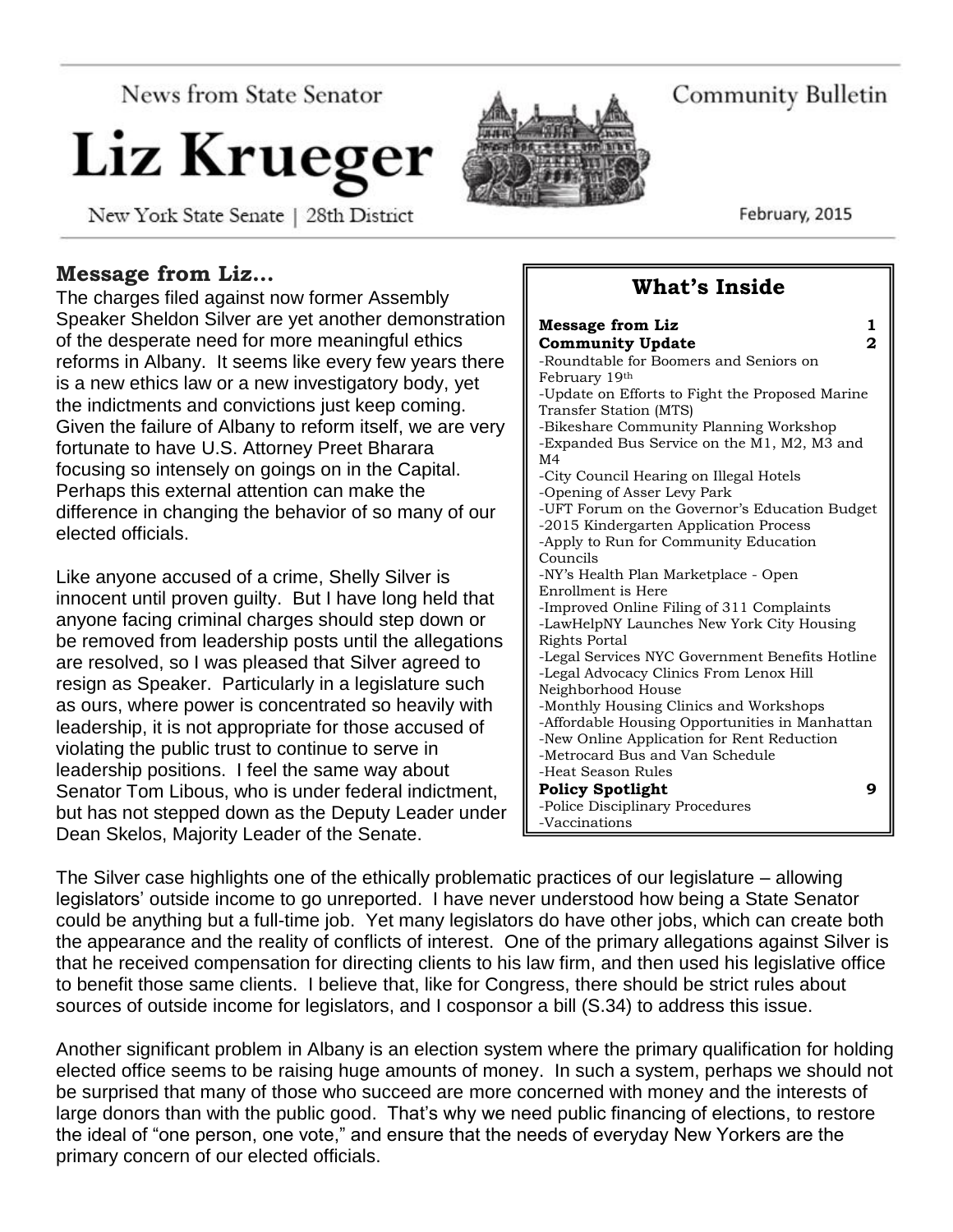Of course, there will always be some "bad apples" who are going to act unethically and break the law for personal gain regardless of what the rules are. But that doesn't mean we shouldn't create laws that minimize the opportunities for such behavior. Half the problem in our State capital is how many behaviors that can't pass a reasonable person's "smell test" are defined as legal.

Up to now, reforms have failed in part because the same people targeted by reform measures are the ones making the rules; reform proposals get watered down as they move through the legislative process, and investigative bodies set up to enforce rules are left toothless. When we finally did get an aggressive body to investigate ethics - the Moreland Commission - the Governor and legislative leaders decided to disband it as part of last year's budget process. I spoke out against that decision at the time and voted against the budget bill that defunded Moreland. However, thanks again to Preet Bharara, it appears that much of the Commission's work is continuing in the US Attorney's office. Even the [NYS Joint Commission on Public Ethics](http://www.jcope.ny.gov/) (JCOPE), created by the Governor and leaders just a few years back, has this week had to propose reform of itself.

Governor Cuomo has now said he will not approve a budget unless it includes ethics reforms, which is a positive step. Unfortunately, the reforms he is calling for, while important, do not go far enough. He should use this moment of crisis to demand fundamental changes, including strict limits on types of outside income for legislators and the creation of a public campaign financing system similar to that used by New York City. If he is not willing to fully use his power in the budget process, I fear we will let this crisis go to waste, and we'll have to continue to rely the U.S. Attorney to clean up our mess.

# **COMMUNITY SPOTLIGHT**

#### **Roundtable for Boomers and Seniors on February 19th:**

Senator Krueger's Roundtable for Boomers & Seniors is a 5-part program that provides an opportunity for constituents to come together to explore life issues that are relevant across the age span.

This year we are looking at Caregiving and all its aspects. The third session of this popular program will discuss aging in place and affordable senior housing options. It will take place on Thursday, February 19<sup>th</sup>, at Lenox Hill Neighborhood House, 331 East 70th Street. The program runs from 8:30 am – 10:30 am. Bagels and coffee will be served.

For more information, contact Alice Fisher by email at alicefisher37@gmail.com or call 212-490-9535. RSVPs are required for this event.

#### **Update on Efforts to Fight the Proposed Marine Transfer Station (MTS):**

The New York State Dept. of Environmental Conservation has not yet announced the dates of the 30 day public comment period on renewal of the operating and construction permits previously approved for the East 91st St. Marine Transfer Station. My office remains in constant contact with the DEC regarding the comment period and will inform my constituents as soon as it is announced. Once the comment period is open, I plan to make my concerns over air quality, flood risk and traffic safety (especially for the children utilizing Asphalt Green's recreation facilities) heard loud and clear, and I urge my friends, neighbors and fellow activists to write individual letters of testimony to the DEC as well. Please also feel free to submit your testimony directly to my office and I will deliver your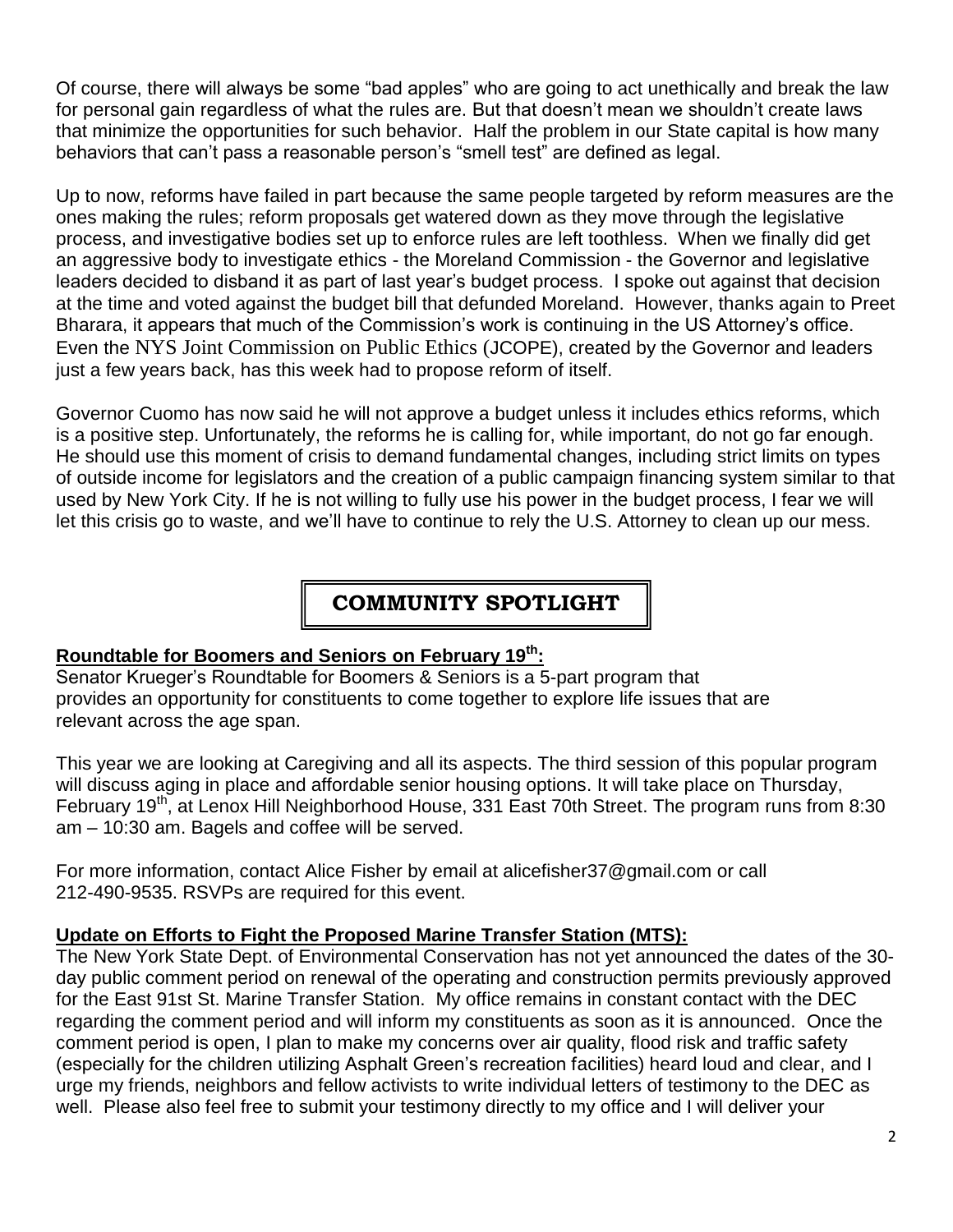submissions to the DEC. Please take a minute to review some of the concerns below. We need to pressure DEC to hold a public hearing on these permits. An onslaught of written testimony from the impacted community is essential to apply that needed pressure.

- Air quality on the Upper East Side and Southern Harlem is among the worst in the City. Traffic congestion and the continued use of #6 heating oil contribute to these unacceptable conditions. Adding noxious waste and hundreds of diesel burning garbage trucks every day will further aggravate the poor air quality in an community already over burdened with contaminants. While air monitoring for particulate matter (PM 10) is ongoing at the site, health threats from PM 2.5, which is considered to be more dangerous, remain unaddressed.

- Superstorm Sandy has fundamentally changed the way we must approach construction along our waterfront. During Sandy, the area surrounding the MTS site was flooded as far as four blocks in from the East River. Following Sandy, FEMA issued new flood maps indicating apparent danger to the MTS location and situation. According to the new FEMA flood maps, the 91<sup>st</sup> St. MTS platform will sit more than five feet below the estimated 100 year floodplain, effectively placing the structure in danger and exposing the surrounding community and river to potentially polluted waters. While the first floor of the MTS and its mechanicals have been "waterproofed," DEC needs to examine the fact that nothing has been changed *structurally* in the MTS plans to protect against such a scenario.

- The surrounding area has seen a sharp upturn in population grown in addition to a significant number of construction projects currently underway, which will further exacerbate the negative effects of the MTS.

- The immediate ten block radius surrounding the site is home to *five* new schools that opened since the original permit was approved.

- First and Second Avenues have seen the implementation of Select Bus Service, which occupy an entire lane, and First Avenue is also now home to a protected bike lane. These changes in the streetscape have altered traffic patterns in the area in the time since the original Environmental Impact Statement was conducted.

#### **Bikeshare Community Planning Workshop:**

On Thursday, February 12, the NYC Department of Transportation is holding community planning workshops on the expansion of Bike Share to the Upper East Side. These workshops will provide an opportunity for community feedback on issues related to implementation of Bike Share. The workshops will begin at 6:00 pm and 7:00 pm, and will be held at Christ Church, 524 Park Avenue (at 60th Street). For more information contact Josh Orzeck at jorzeck@dot.nyc.gov or 212-839-6218.

#### **Expanded Bus Service on the M1, M2, M3 and M4:**

Recently, my fellow East Side elected officials and I requested a meeting with New York City Transit (NYCT) President Carmen Bianco and his staff to discuss many of the bus route challenges facing my constituents. I was recently informed that additional buses will be added to the M1, M2, M3 and M4 bus route weekend schedules to take effect in April. This is good news considering the reports I'd been receiving from constituents that the schedules along those routes had become sporadic and unreliable. Because of similar routes and scheduling overlap, "bus bunching" had become a common occurrence ("bus bunching" is the official term used to describe clustering of many buses along the same route, resulting in too many arriving at the same stops or large gaps between arrivals). I am very hopeful that the revised schedule and influx of additional buses along these routes will improve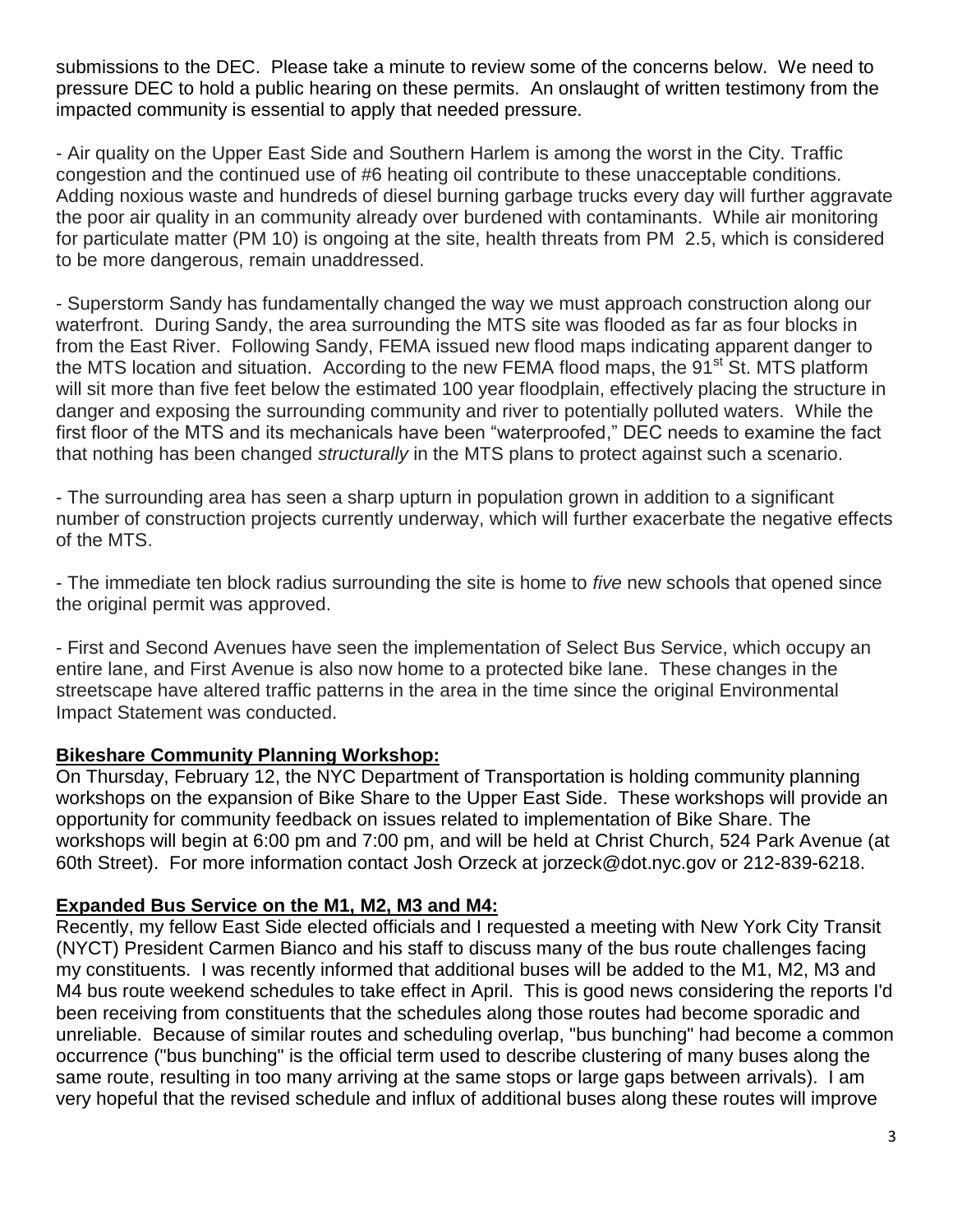reliability and speed. I continue to work with my fellow elected officials and colleagues in government to address issues facing other routes as well. I regularly correspond with NYCT on an array of bus route issues including similar delays and overcrowding on the M31, slow speed and reliability issues on the M79, and restoration of the M15 SBS flashing indicators. Please contact my office with additional concerns.

#### **City Council Hearing on Illegal Hotels:**

Last month I testified before a city council hearing examining the impact of illegal hotels on affordable housing. I have been working for a decade to understand and address the exponential growth of residential apartments being illegally converted into short-term transient units for visitors, commonly referred to as "illegal hotels." After years of collaboration with a large task force of elected officials, neighborhood organizations, housing advocates, and city agencies, Assemblymember Dick Gottfried and I passed legislation in 2010 clarifying ambiguities in city and state laws that had made it difficult for city enforcement agencies to take action against illegal hotels.

The costs illegal hotel activity imposes on our city's housing market, residents, and neighborhoods dramatically outweigh any personal monetary gains the activity may generate for individuals who operate illegal hotel units. When an affordable apartment is taken off the market in New York City, it costs the city at minimum \$500,000 to replace it.

The short-term rental of even a single residential unit in a multiple-unit dwelling for part of the year can have extremely detrimental impacts on all the residents in the building. Even in cases where an apartment has a full-time resident who is only occasionally renting his or her apartment for less than 30 days at a time, the fact remains that unvetted, unsupervised strangers wandering the halls of a residential building create major safety and security concerns, as well as nuisances, for the residents who actually live there. I constantly hear from constituents whose quality of life and sense of safety have been undermined by illegal hotel activity occurring in as few as one or two apartments in their buildings. When tenants and apartment owners decide to rent their apartments to tourists, they do so at the expense of all their neighbors who have to live with the consequences and never had a chance to sign off on the deal in the first place.

I am pleased the city council is investigating this important issue and that numerous councilmembers have expressed support for increasing funding for enforcement of the illegal hotel law.

#### **Opening of Asser Levy Park:**

Last month I participated in a ribbon cutting ceremony for Asser Levy Park, a new park located between East 23<sup>rd</sup> Street and East 25<sup>th</sup> Street, between 1<sup>st</sup> Avenue and the FDR. This new park space contains a diverse mix of outdoor recreational opportunities. Neighborhood residents of all ages and abilities will be able to play ping pong, badminton, chess, soccer, football, t-ball, exercise, jog, practice yoga or enjoy some shaded seating on a former two-block-long street. New park features include a synthetic turf field, exercise track, adult fitness equipment, benches, tables, drinking fountains, park lighting and trees.

I'm so pleased that this brand new park is open for the community to enjoy. It provides much needed outdoor amenities in a neighborhood with an acute shortage of open space. Thanks to CB 6 and all my elected colleagues on the east side for negotiating this transformational win for a NEW city park, and thanks to the Parks Department and Commissioner Silver for transforming a paved street into a great multi-use, full-year park.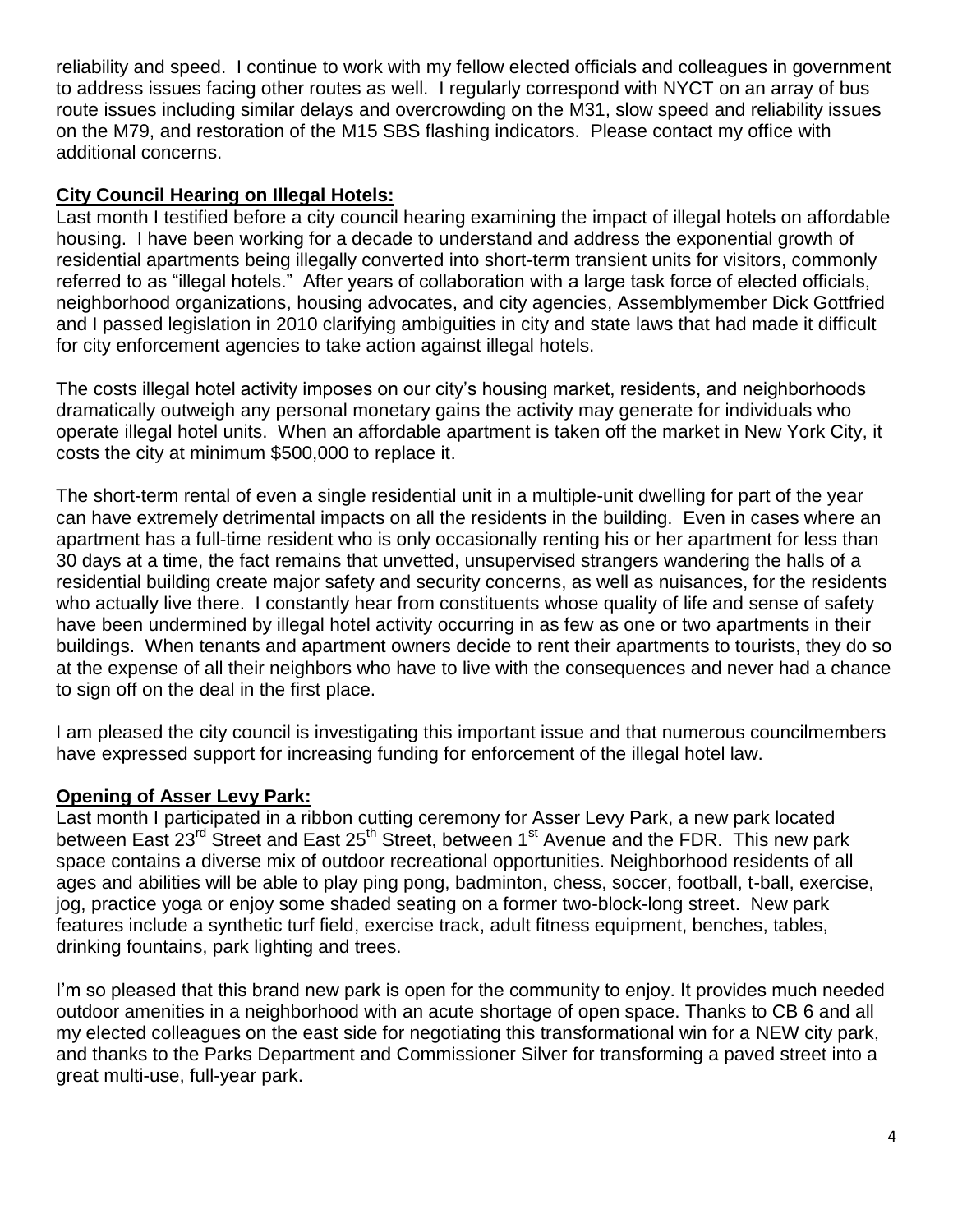#### **UFT Forum on the Governor's Education Budget:**

On Friday, February 27<sup>th</sup>, the United Federation of Teachers is hosting a community forum on the Upper East Side focusing on the impact of Governor Cuomo's budget proposal on NYC students and schools. The forum will take place at the Church of the Holy Trinity, 316 East 88<sup>th</sup> Street, between 1<sup>st</sup> and  $2<sup>nd</sup>$  Avenues, at 3:30 pm. To RSVP, visit www.uft.org/community-forums.

#### **2015 Kindergarten Application Process:**

The kindergarten application period closes on February 13 for children born in 2010. Placement offers will be distributed in early April and pre-registration at schools starts in April. Like last year, families can apply online by visiting [www.nyc.gov/schools/kindergarten;](http://www.nyc.gov/schools/kindergarten) over-the-phone by calling (718) 935- 2400 between 8 am and 6 pm Monday through Friday; or in person at one of the DOE's Family Welcome Centers, listed online here:

[http://schools.nyc.gov/ChoicesEnrollment/NewStudents/WelcomeCenters/default.htm.](http://schools.nyc.gov/ChoicesEnrollment/NewStudents/WelcomeCenters/default.htm)

This year the kindergarten application is translated into nine languages online, and the Family Welcome Centers will have translated paper copies as well.

#### **Apply to Run for Community Education Councils:**

Interested parents can apply to participate in Community Education Council elections beginning February 11th. Parents interested in becoming members of a Community or Citywide Education Council should visit [NYCParentLeaders.org](http://nycparentleaders.org/) for more information.

The Community and Citywide Education Councils provide parents a voice in public education and an opportunity to make a grassroots-level impact on education policy.

Parents serve two-year terms on 36 Councils throughout the City, including the Community Education Councils (CEC), Citywide Council on High Schools, Citywide Council on English Language Learners, Citywide Council on Special Education, and the Citywide Council for District 75. CECs in each of the City's 32 school districts are responsible for approving school zoning lines, holding hearings on the capital plan, and providing additional input on important policy issues. Citywide Councils evaluate and advise on school policy concerning their areas of focus.

After applications have been received, candidates will engage parents and parent leaders at forums planned between March 18 and April 18. Officers of each school's parent or parent-teacher association will cast ballots online for their preferred candidates between April 19 and May 8. On May 12, the results will be posted online at [NYCParentLeaders.org.](http://nycparentleaders.org/) Elected parents will receive trainings and leadership development sessions, ensuring they are able to use their positions effectively to make their voices heard, advocate for students, and form functional Councils.

Each applicant for a CEC position must be a parent of a student enrolled in a district elementary or middle school. Applicants for the Citywide Council on High Schools must have a student in high school, and applicants for the other Citywide Councils must have a student receiving the relevant services.

#### **NY's Health Plan Marketplace - Open Enrollment is Here:**

New York's Marketplace, *NY State of Health*, is a way for individuals, families, and small businesses (under 50 employees) to find quality health insurance. It can help if you don't have coverage now, or if you have insurance but want to look at other options under certain conditions (the Marketplace is not for people who have Medicare). The Marketplace is being administered as part of the federal health care reform law.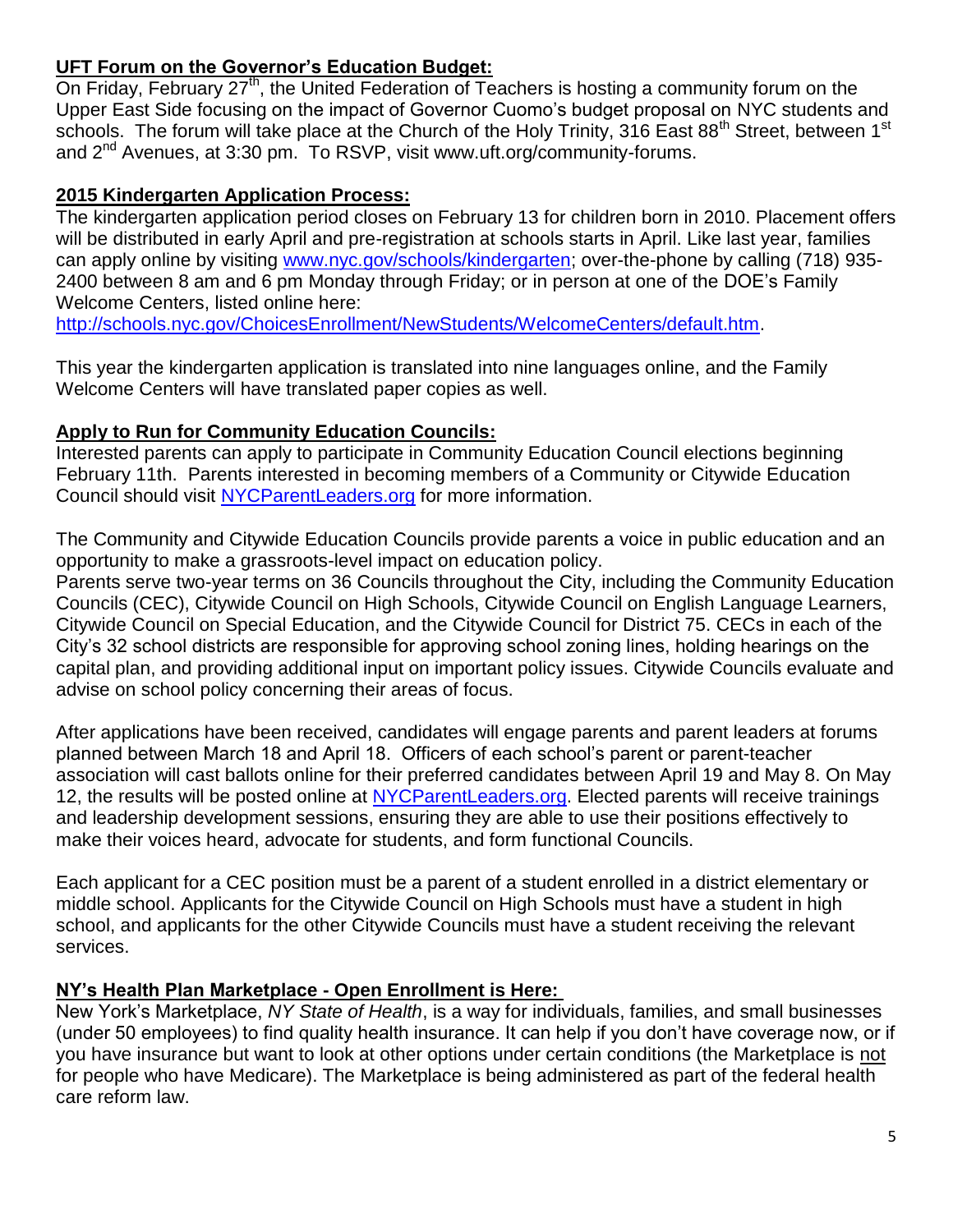Free and low-cost options are available to those who qualify, including Medicaid, Child Health Plus, and financial aid. Financial aid to buy insurance is available for certain small businesses, individuals who earn up to \$46,680 a year, or \$95,400 a year for a family of 4. All plans provide essential care, including doctor visits, emergency care, and prescription drugs.You cannot be denied coverage for a pre-existing condition.

When Do I Apply? Open enrollment for 2015 runs through February 15, 2015. Apply by the 15<sup>th</sup> of any month for coverage effective the 1<sup>st</sup> of the following month.

**How Do I Apply?** For more information, or to apply for a plan, call the Marketplace at [1-855-355-](tel:1-855-355-5777) [5777](tel:1-855-355-5777) or go online to the Marketplace's website at [http://www.nystateofhealth.ny.gov/.](http://www.nystateofhealth.ny.gov/)

**Need Assistance?** For a complete list of certified health care navigators and counselors, go to <http://info.nystateofhealth.ny.gov/IPANavigatorSiteLocations> or call the Marketplace at [1-855-355-](tel:1-855-355-5777) [5777.](tel:1-855-355-5777) These services are free for you. In my district, Lenox Hill Neighborhood House has a certified application counselor who can help you understand your options and enroll in a plan. Call to make an appointment: 212-218-0432 (no walk-ins). Please feel free to call my office at 212-490-9535 with any questions.

## **Improved Online Filing of 311 Complaints:**

311 has made it much easier to file complaints online, and many users will find the new system a quicker and easier way to file and make sure your complaint is appropriately directed. You can access the improved online system at [http://www1.nyc.gov/311/.](http://www1.nyc.gov/311/)

#### **LawHelpNY Launches New York City Housing Rights Portal:**

LawHelpNY, the free statewide resource for people facing civil legal issues, has launched an online portal that brings together resources designed to help low-income NYC tenants facing eviction who do not have an attorney. The portal also provides legal information for tenants who have problems with their landlord or a government agency. The portal features three interactive, do-it-yourself court forms: to help rent stabilized and NYCHA tenants prepare a legally sufficient answer to a nonpayment lawsuit; to help explain to the Court why they didn't appear in time in an eviction case and request the right to return to court; and to explain why they need more time to comply with the terms of a prior settlement. The portal also offers video instruction on how to navigate Housing Court. To access the portal visit [nychousingrights.org.](http://www.lawhelpny.org/nychousing)

#### **Legal Services NYC Government Benefits Hotline:**

Legal Services NYC has launched a centralized Government Benefits Hotline (917-661-4500) for residents in need of assistance with Public Assistance, SNAP (Food Stamps), HASA, one-shots, and Medicaid (primarily Spend Down and Home Care) matters. Hotline callers can obtain advice, referrals and appointments with advocates by calling the Central Hotline number Monday through Friday, between the hours of 10am – 4pm. They provide free legal advice and representation to lowincome New York City residents in all languages.

# **Legal Advocacy Clinics At Lenox Hill Neighborhood House:**

The Lenox Hill Neighborhood House Legal Advocacy Center Offers assistance on a number of different issues. Here is a list of their ongoing programs and clinics:

 **SNAP (formerly Food Stamps) Clinics**: Wednesdays from 10am to 1pm at Lenox Hill Neighborhood House, 331 East 70th Street. First come, first served. Bring proof of identity,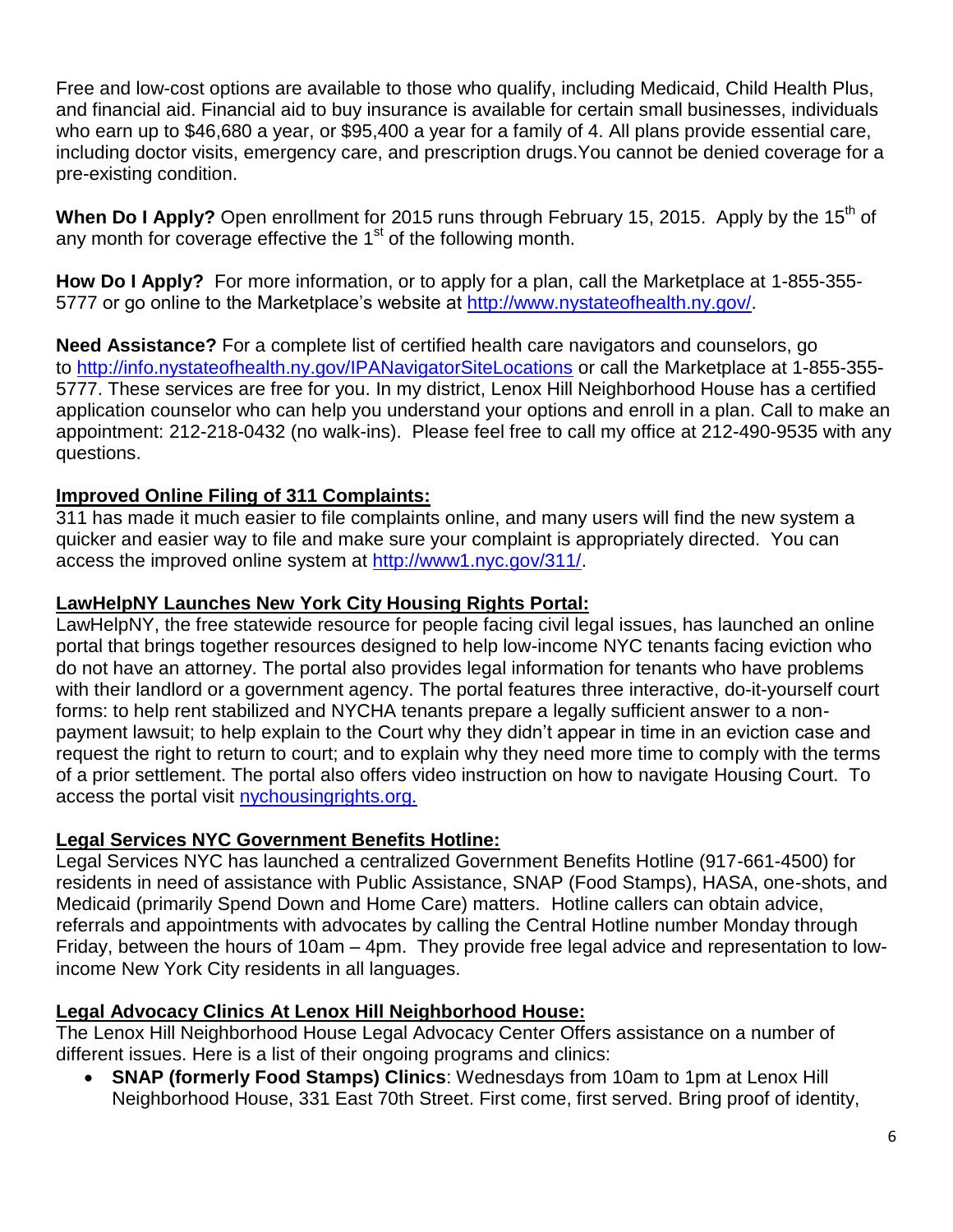income information, utility bill, proof of housing costs, information on any dependents and if you are 60 or over or on SSI/SSD, information on medical costs. For more information, call 212-218-0431.

- **SCRIE Clinics**: Call 212-218-0503 ext. 6 for assistance in applying or recertifying for the Senior Citizens Rent Increase Exemption (SCRIE) program.
- **Eviction Prevention**: Walk-in clinic, every third Monday of the month, from 10am to 1pm at 331 East 70th Street. For more information, call 212-218-0429.
- **Advance Directives:** Volunteer attorneys may be able to assist you with one-on-one counseling and individualized drafting of Advance Directives including Health Care Proxies, Living Wills, Powers of Attorney, and simple, low-asset Wills. If you are interested in being screened for a possible appointment, call the intake hotline at 212-218-0503 ext 4.

#### **And, just across the Park on the Westside: Monthly Housing Clinics and Workshops:**

Council Member Helen Rosenthal, Goddard Riverside's SRO Law Project, and the Urban Justice Center co-sponsor monthly housing clinics and workshops at the Goddard Riverside Community Center, 593 Columbus Avenue (between 88th and 89th Streets). On the first Wednesday of each month, from 6pm – 8pm, the clinic offers a presentation on a variety of topics, followed by a question and answer session. The funding is provided by the Housing Preservation Initiative of the New York City Council. Each evening, at least one staff attorney will meet with individuals who are seeking specific legal advice.

For questions, contact the Urban Justice Center at 646-459-3017 or the Office of Council Member Rosenthal at 212-873-0282. Sign-up sheet starting at 6pm each evening.

**March 4, 2015:** DHCR Overview, including MCIs and 1/40ths **April 1, 2015:** Housing Court 101 **May 6, 2015:** SCRIE and DRIE **June 3, 2015:** Succession Rights, Preferential Rights and Non-Primary Residence

#### **Affordable Housing Opportunities in Manhattan:**

**The Frontier** is now accepting applications for 19 affordable studio, 1- and 2-bedroom apartments under construction at 200 East 39th Street in the Murray Hill neighborhood in Manhattan. Rents for these apartments range from \$847 to \$1,101 depending on unit size. To be eligible, applicants must have incomes between \$30,720 and \$50,340, depending on unit and family size. Preference will be given to Community Board 6 residents for 50% of units, mobility-impaired persons for 5% of units, visual- and/or hearing-impaired persons for 2% of units, and City of New York municipal employees for 5% of units. A full description of the building and application process is available at http://housingpartnership.com/thefrontier/.

Households may elect to submit an application by one of two methods: EITHER online OR by mail. To submit your application online now, please visit NYC Housing Connect at www.nyc.gov/housingconnect and select "Apply for Housing." To request an application by mail, mail a self-addressed envelope to: The Frontier Apartments, c/o Housing Partnership Development Corporation, 242 West 36th Street, 3rd Floor, New York, NY 10018.

Completed applications must be submitted online or returned by regular mail only to the post office box that will be listed on the application. Applications must be submitted online or postmarked by March 16, 2015. *Applicants who submit more than one application will be disqualified.*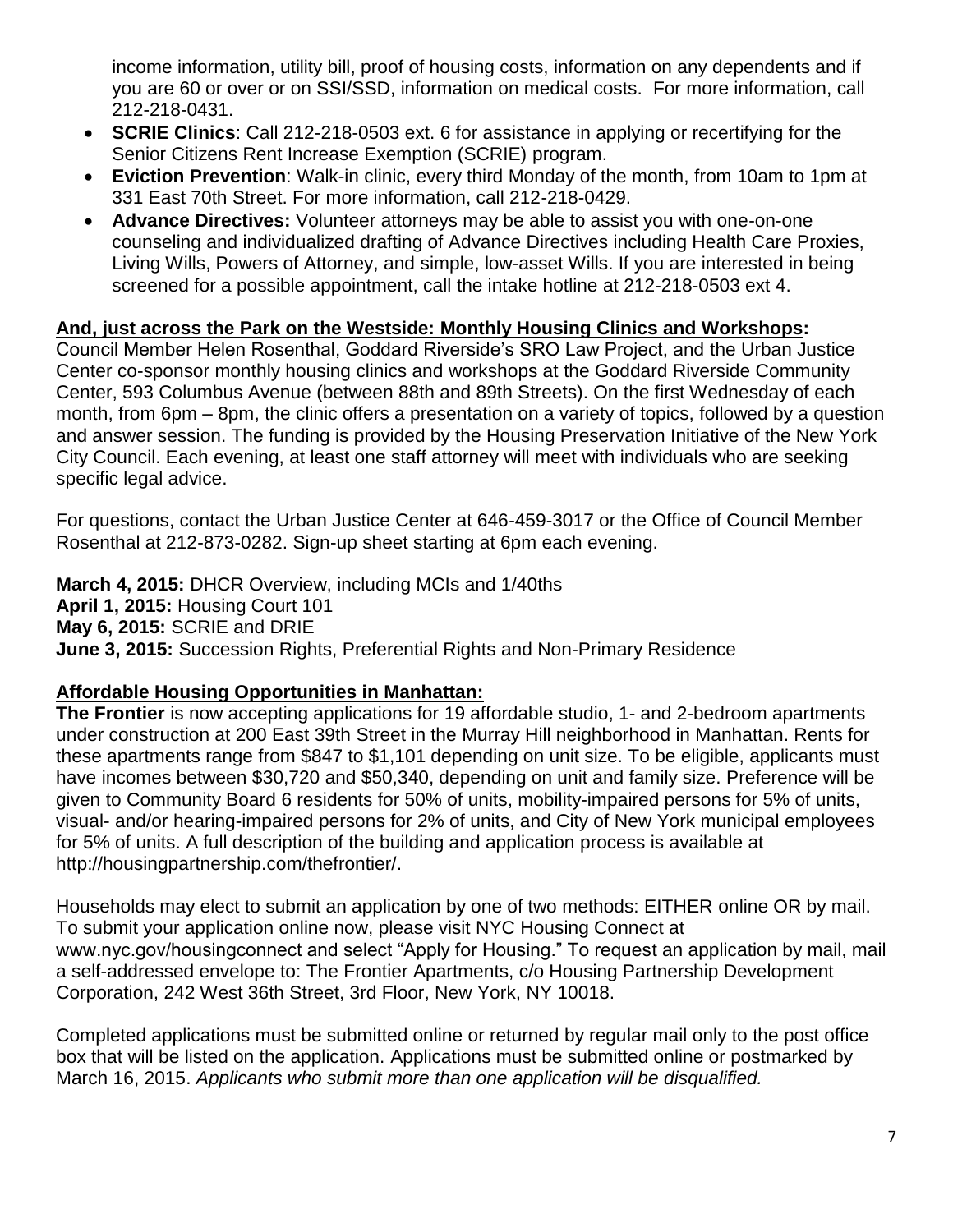## **New Online Application for Rent Reduction:**

The Office of Rent Administration (ORA) has just released an expanded and improved online application form for rent-regulated tenants who want to file rent reduction applications based on a decrease of services in their apartment: <https://www1.dhcr.state.ny.us/ServicesIntake/BuildingSelect.aspx>

Tenants can still file applications on paper, if they prefer. Tenants who want to report a rent reduction based upon decreased services in their apartment should use form RA-81, available here: http://www.nyshcr.org/Forms/Rent/ra81.pdf

Tenants who want to report a building-wide decrease in services outside of their apartment may use form RA-84, available here: http://www.nyshcr.org/Forms/Rent/ra84.pdf

#### **Metrocard Bus and Van Schedule:**

The MTA offers MetroCard-related services throughout New York City through mobile buses and vans. Buses provide a full range of services, including applying for or refilling a Reduced-Fare MetroCard, buying or refilling a regular MetroCard, or getting answers to a MetroCard-related question. Vans sell Unlimited Ride MetroCards and Pay-Per-Ride MetroCards, and they refill MetroCards and Reduced-Fare MetroCards.

Buses and vans will be in my district on the following dates and locations:

February 10, 10:30 am, 92 Street & Lexington Avenue – Bus February 10, 11:00 am - 12:30 pm., 86 Street & Lexington Avenue – Bus February 10, 1:30 - 2:30 pm, 68 Street & Lexington Avenue – Bus February 18, 9 - 10:30 am, 79 Street & 3 Avenue – Bus February 18, 11 am - 1 pm, 79 Street & York Avenue – Bus February 18, 1:30 - 2:30 pm, 72 Street & York Avenue – Bus February 19, 8:30 - 10:30 am, 47 Street & 2 Avenue – Van February 19, 1:30 - 3:30 pm, 28 Street & 2 Avenue – Van February 24, 10:30 am, 92 Street & Lexington Avenue – Bus February 24, 11:00 am - 12:30 pm., 86 Street & Lexington Avenue – Bus February 24, 1:30 - 2:30 pm, 68 Street & Lexington Avenue – Bus March 4, 9 - 10:30 am, 79 Street & 3 Avenue – Bus March 4, 11 am - 1 pm, 79 Street & York Avenue – Bus March 4, 1:30 - 2:30 pm, 72 Street & York Avenue – Bus March 5, 7 – 9 am, 90 Street and York Avenue - Van March 5, 8:30 - 10:30 am, 47 Street & 2 Avenue – Van March 5, 1:30 - 3:30 pm, 28 Street & 2 Avenue – Van March 6, 9 - 10 am, 57 Street and 1 Avenue – Van March 6, 10:30 - 11:30 am, 57 Street and 3 Avenue – Van March 6, 12:30 - 2:30 pm, 68 Street and 1 Avenue – Van March 10, 10:30 am, 92 Street & Lexington Avenue – Bus March 10, 11:00 am - 12:30 pm, 86 Street & Lexington Avenue – Bus March 10, 1:30 - 2:30 pm, 68 Street & Lexington Avenue – Bus

The full mobile MetroCard schedule is available at [http://mta.info/metrocard/mms.htm.](http://mta.info/metrocard/mms.htm) Please note that MetroCard buses and vans do not take credit cards.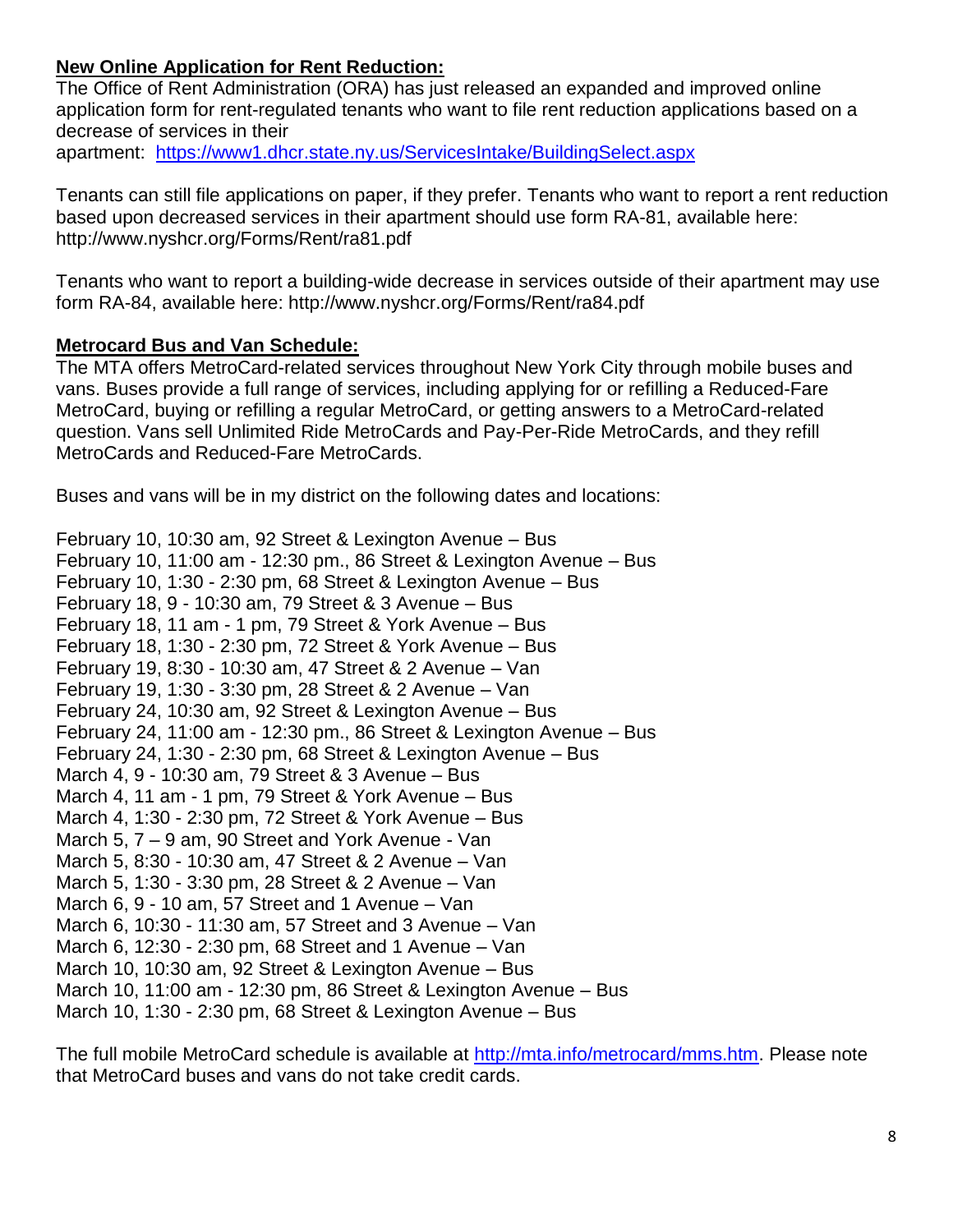#### **Heat Season Rules:**

The City Housing Maintenance Code and State Multiple Dwelling Law require building owners to provide heat and hot water to all tenants. Building owners are required to provide hot water 365 days a year at a constant minimum temperature of 120 degrees Fahrenheit.

Between October 1st and May 31st, a period designated as "Heat Season," building owners are also required to provide tenants with heat under the following conditions:

- Between the hours of 6AM and 10PM, if the outside temperature falls below 55 degrees, the inside temperature is required to be at least 68 degrees Fahrenheit.
- Between the hours of 10PM and 6AM, if the temperature outside falls below 40 degrees, the inside temperature is required to be at least 55 degrees Fahrenheit.

Tenants who are cold in their apartments should first attempt to notify the building owner, managing agent or superintendent. If heat is not restored, the tenant should call the City's Citizen Service Center at 311. For the hearing-impaired, the TTY number is [\(212\) 504-4115.](tel:%28212%29%20504-4115) The Center is open 24 hours a day, seven days a week.

# **POLICY SPOTLIGHT**

#### *Police Disciplinary Procedures*

Late last month I was pleased that Governor Cuomo pocket-vetoed a bill to make police disciplinary procedures subject to collective bargaining. I was one of four legislators to oppose the bill, which would deny municipalities, counties, and the state the flexibility they need to protect the public by acting as they feel is necessary and appropriate in police disciplinary proceedings.

I am a strong supporter of collective bargaining rights, but the history of police misconduct investigations clearly shows the need for administrators to have greater discretion than in other fields. For years in New York City, police officers accused of misconduct were afforded protections under the 48-hour rule, which delayed interviews of accused officers. This practice was finally ended in the wake of the Abner Louima torture case. The city ended up settling that case for over \$7 million, and the Patrolmen's Benevolent Association paid \$1.625 million for its role in hindering the investigation of the assault on Mr. Louima by police officers.

Recent cases of alleged police misconduct highlight why we should not forget the reasons why police leadership was granted greater authority over investigations after the Louima case. There needs to be an independent investigatory process for allegations of police misconduct, and subjecting that process to negotiations with the PBA will inevitably undermine its effectiveness and legitimacy in the eyes of the public. There are some circumstances in life where the boss — in this case the police commissioner — needs to have the power to remove someone when something terrible has happened, especially when that someone has a gun. I am pleased that Governor Cuomo did not allow this misguided proposal to become law.